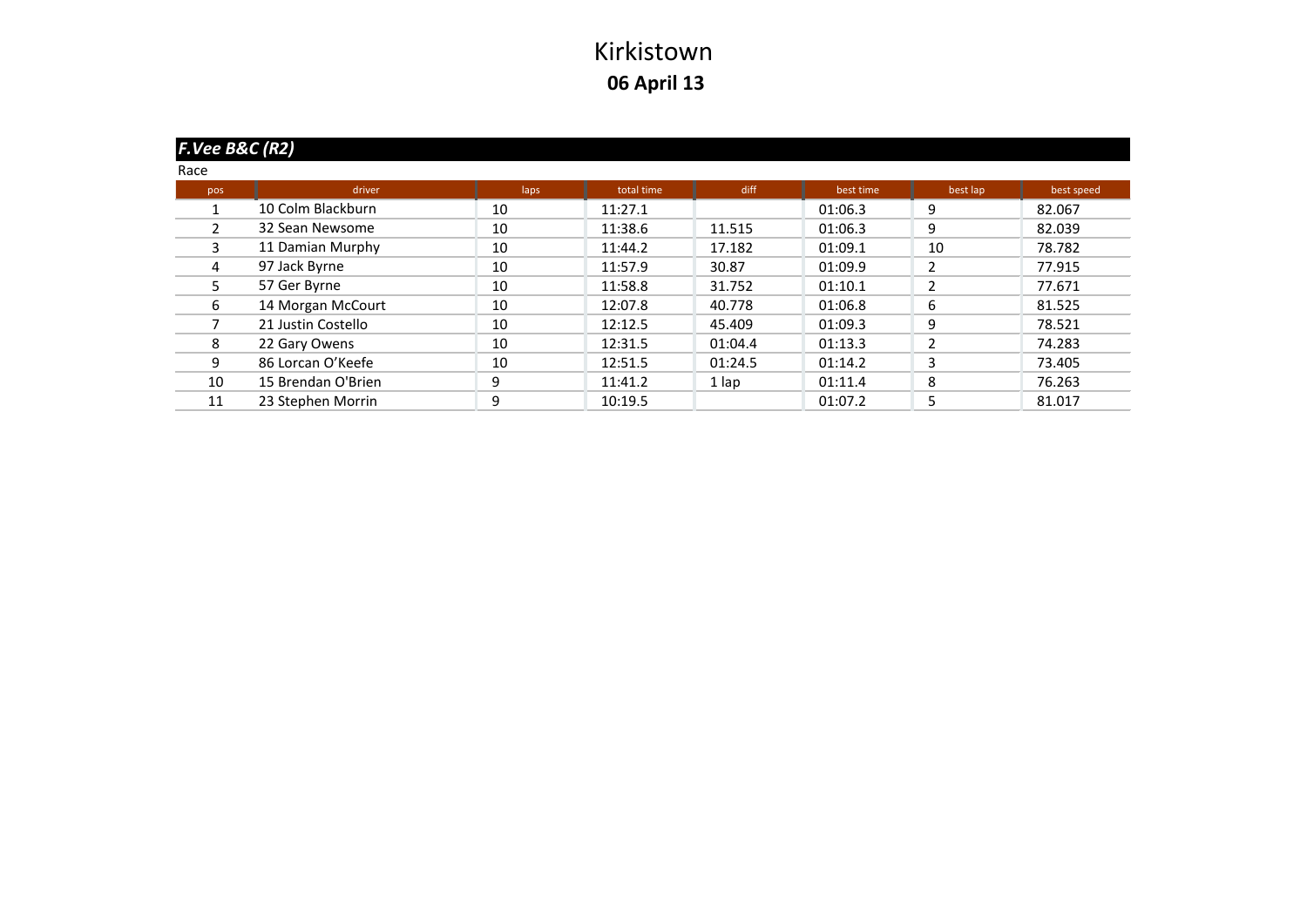| Race |     |                     |      |            |         |           |          |            |
|------|-----|---------------------|------|------------|---------|-----------|----------|------------|
|      | pos | driver              | laps | total time | diff    | best time | best lap | best speed |
|      |     | 7 David Beatty      | 13   | 13:42.2    |         | 01:01.2   | 4        | 88.951     |
|      | 2   | 29 Gerard McVeigh   | 13   | 14:04.6    | 22.331  | 01:03.3   | 2        | 85.971     |
|      | 3   | 25 Stephen Traub    | 13   | 14:05.3    | 23.042  | 01:03.4   | 11       | 85.899     |
|      | 4   | 63 Philip Shields   | 13   | 14:06.0    | 23.79   | 01:03.2   | 11       | 86.092     |
|      | 5   | 159 Richard Ryan    | 13   | 14:29.6    | 47.327  | 01:05.6   | 3        | 82.925     |
|      | 6   | 9 Martin Currie     | 13   | 14:44.3    | 01:02.1 | 01:06.3   | 11       | 82.088     |
|      |     | 82 Tony Traub       | 13   | 15:02.8    | 01:20.5 | 01:05.6   | 9        | 82.97      |
|      | 8   | 95 Aiden Vance      | 12   | 14:10.9    | 1 lap   | 01:09.4   | 10       | 78.407     |
|      | 9   | 66 Andrew Armstrong | 12   | 14:11.4    | 1 lap   | 01:09.5   | 7        | 78.271     |
|      | 10  | 4 Gary Miller       | 11   | 14:22.3    | 2 laps  | 01:15.4   | 9        | 72.226     |
|      | 11  | 1 Gary Cunningham   | 11   | 14:22.5    | 2 laps  | 01:15.4   | 9        | 72.176     |
|      | 12  | 2 Mervyn Miller     | 11   | 14:22.8    | 2 laps  | 01:15.5   | 9        | 72.094     |
|      | 13  | 77 Robert Patton    | 3    | 03:24.4    |         | 01:05.0   | 3        | 83.781     |
|      | 14  | 59 David Morrison   | 0    | 0          |         | $\Omega$  | $\Omega$ | 0          |
|      |     |                     |      |            |         |           |          |            |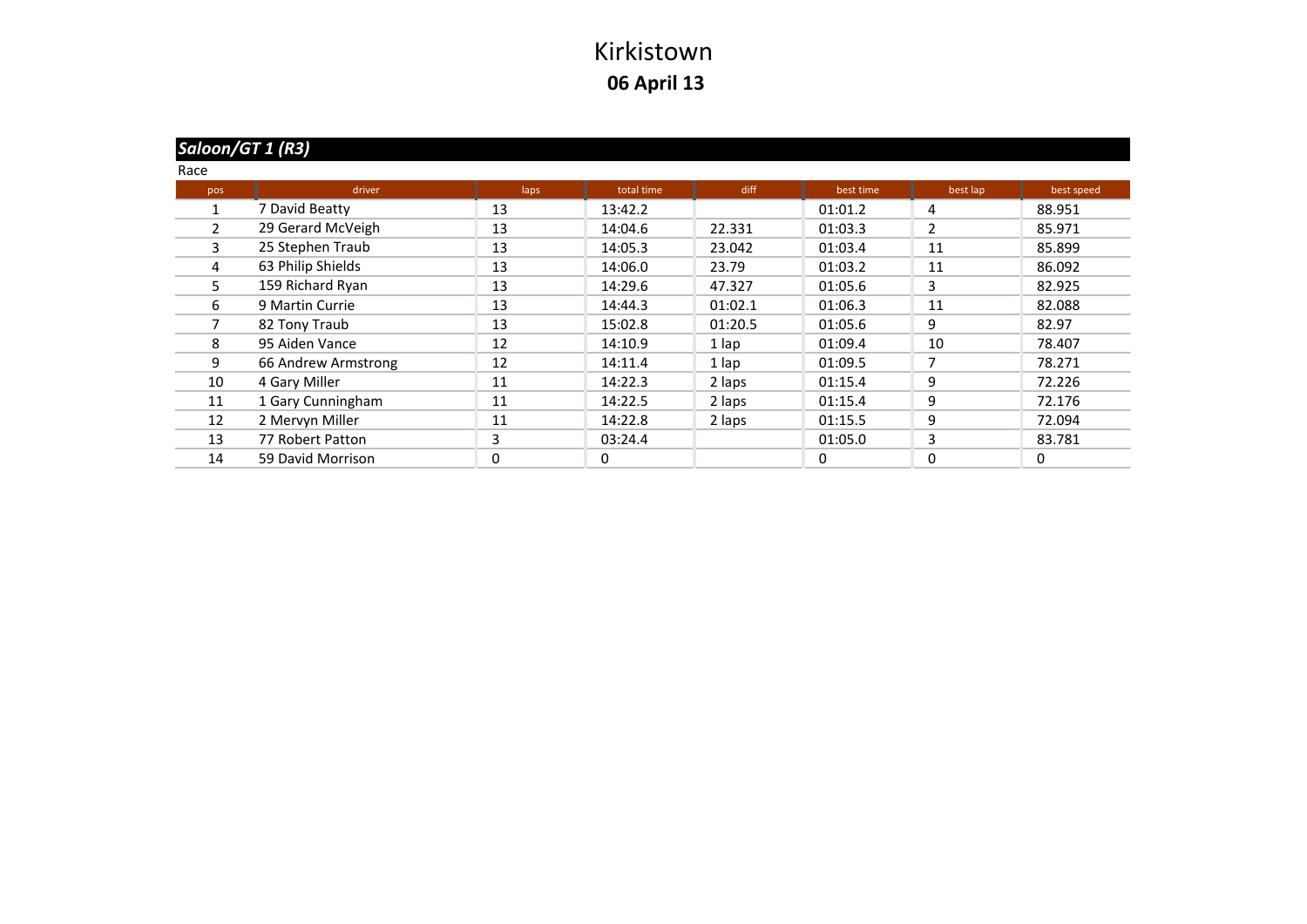| FF1600 1 (R4)  |                     |                |            |        |           |                |            |
|----------------|---------------------|----------------|------------|--------|-----------|----------------|------------|
| Race           |                     |                |            |        |           |                |            |
| pos            | driver              | laps           | total time | diff   | best time | best lap       | best speed |
| $\mathbf{1}$   | 27 Ivor McCullough  | 11             | 13:27.7    |        | 01:01.3   | 3              | 88.813     |
| $\overline{2}$ | 12 Noel Dunne       | 11             | 13:27.8    | 0.084  | 01:01.4   | 10             | 88.715     |
| 3              | 55 Noel Robinson    | 11             | 13:28.1    | 0.434  | 01:01.0   | 10             | 89.16      |
| 4              | 6 Jonathan McMullan | 11             | 13:28.3    | 0.637  | 01:01.3   | 3              | 88.773     |
| 5              | 11 Niall Murray     | 11             | 13:29.5    | 1.762  | 01:01.4   | 9              | 88.685     |
| 6              | 48 Adrian Pollock   | 11             | 13:29.7    | 2.02   | 01:01.4   | 10             | 88.716     |
| 7              | 140 Sean Doyle      | 11             | 13:30.9    | 3.159  | 01:01.6   | 10             | 88.322     |
| 8              | 28 David McCullough | 11             | 13:31.1    | 3.403  | 01:01.3   | 9              | 88.787     |
| 9              | 44 David Quinn      | 11             | 13:32.8    | 5.125  | 01:02.0   | 3              | 87.86      |
| 10             | 120 Stephen Daly    | 11             | 13:33.1    | 5.357  | 01:01.8   | 10             | 88.076     |
| 11             | 76 Emmett Glynn     | 11             | 13:35.1    | 7.385  | 01:02.3   | 9              | 87.337     |
| 12             | 17 Tom O'Connor     | 11             | 13:36.2    | 8.456  | 01:02.7   | 11             | 86.845     |
| 13             | 9 Trevor Roberts    | 11             | 13:37.7    | 10.039 | 01:02.9   | 10             | 86.517     |
| 14             | 20 Ryan Templeton   | 11             | 13:39.7    | 11.994 | 01:03.1   | 9              | 86.201     |
| 15             | 75 John Murphy      | 11             | 13:41.8    | 14.142 | 01:03.7   | 10             | 85.426     |
| 16             | 4 Michael Todd      | 11             | 13:44.2    | 16.51  | 01:03.9   | 11             | 85.246     |
| 17             | 91 Jamesy Hagan     | 11             | 13:44.7    | 17.026 | 01:04.0   | $\overline{2}$ | 85.078     |
| 18             | 90 Henry Campbell   | 11             | 13:45.0    | 17.28  | 01:04.1   | 9              | 84.875     |
| 19             | 23 David Nicholl    | 11             | 13:48.4    | 20.74  | 01:04.2   | $\overline{2}$ | 84.751     |
| 20             | 40 Robbie Stevens   | 11             | 13:48.9    | 21.189 | 01:03.9   | 10             | 85.144     |
| 21             | 57 Graham Beattie   | 11             | 13:56.3    | 28.578 | 01:05.5   | 11             | 83.093     |
| 22             | 16 Ivor Mairs       | 10             | 13:52.5    | 1 lap  | 01:04.9   | 10             | 83.883     |
| 23             | 2 Paul McMorran     | 3              | 03:24.9    |        | 01:04.0   | $\overline{2}$ | 85.108     |
| 24             | 45 Jeff Richardson  | $\overline{2}$ | 02:16.0    |        | 01:03.5   | 2              | 85.775     |
| 25             | 5 Kevin O'Hara      | $\overline{2}$ | 02:16.0    |        | 01:02.1   | $\overline{2}$ | 87.707     |
| 26             | 19 Patrick McKenna  | 1              | 02:17.4    |        | 01:02.9   | 1              | 86.467     |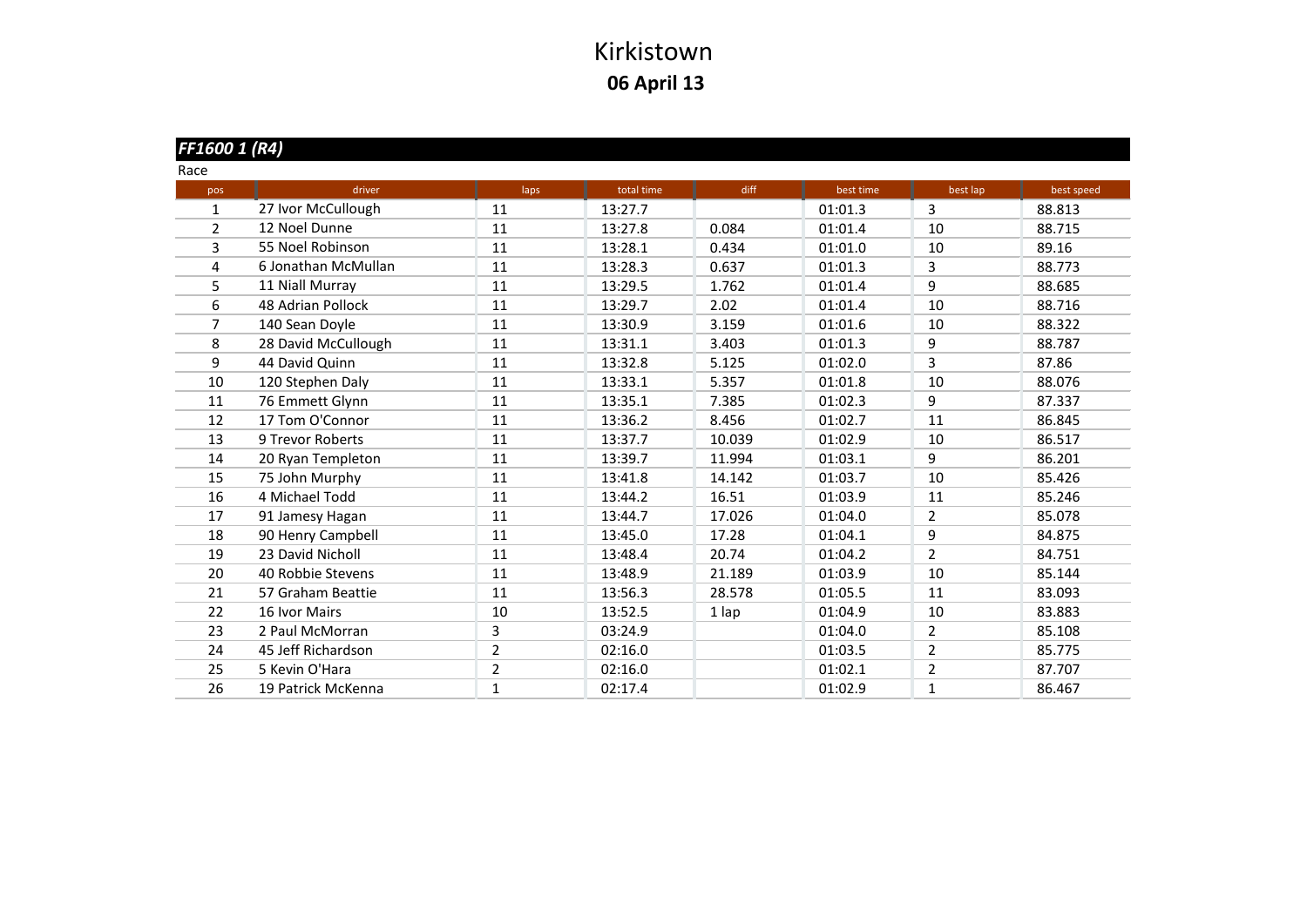#### *Roadsports 1 (R5)*

| Race           |                     |      |            |         |           |                |            |
|----------------|---------------------|------|------------|---------|-----------|----------------|------------|
| pos            | driver              | laps | total time | diff    | best time | best lap       | best speed |
| 1              | 47 Stephen Donnelly | 13   | 13:13.3    |         | 59.656    | 7              | 91.24      |
| $\overline{2}$ | 20 Jim Larkham      | 13   | 13:32.5    | 19.175  | 59.906    | $\overline{2}$ | 90.859     |
| 3              | 115 Mark Campbell   | 13   | 13:56.8    | 43.508  | 01:03.1   | 4              | 86.222     |
| 4              | 80 Paul Conn        | 13   | 14:06.0    | 52.683  | 01:03.2   | 11             | 86.118     |
| 5              | 56 John Benson      | 13   | 14:10.2    | 56.948  | 01:03.5   | 12             | 85.682     |
| 6              | 18 Alan Davidson    | 13   | 14:13.3    | 01:00.0 | 01:03.4   | 13             | 85.893     |
| 7              | 46 Trevor Allen     | 12   | 13:16.4    | 1 lap   | 01:04.0   | 5              | 85.09      |
| 8              | 57 Jack Boal        | 12   | 13:21.6    | 1 lap   | 01:04.6   | 5              | 84.283     |
| 9              | 25 Graham Moore     | 12   | 13:33.5    | 1 lap   | 01:05.3   | 6              | 83.327     |
| 10             | 917 Jimmy Dougan    | 12   | 13:34.0    | 1 lap   | 01:05.2   | 6              | 83.502     |
| 11             | 79 Kieron Smyth     | 12   | 13:37.2    | 1 lap   | 01:04.1   | 6              | 84.85      |
| 12             | 101 Jonny Armstrong | 12   | 13:41.8    | 1 lap   | 01:05.9   | 11             | 82.599     |
| 13             | 33 Wesley McCreary  | 12   | 13:50.7    | 1 lap   | 01:05.2   | 5              | 83.545     |
| 14             | 441 Richard Munnis  | 12   | 13:51.4    | 1 lap   | 01:06.6   | 12             | 81.741     |
| 15             | 111 Davis Buick     | 12   | 13:52.2    | 1 lap   | 01:05.4   | 10             | 83.227     |
| 16             | 51 Eamon Matheson   | 11   | 13:24.0    | 2 laps  | 01:07.2   | 1              | 80.991     |
| 17             | 93 Niki Meredith    | 11   | 13:30.1    | 2 laps  | 01:10.2   | 5              | 77.578     |
| 18             | 92 Ryan Campbell    | 11   | 13:39.2    | 2 laps  | 01:11.4   | 6              | 76.271     |
| 19             | 95 Joe Daly         | 11   | 13:52.9    | 2 laps  | 01:12.0   | $\overline{7}$ | 75.616     |
| 20             | 98 Tommy Graham     | 11   | 14:10.3    | 2 laps  | 01:12.9   | 4              | 74.711     |
| 21             | 146 David Mutch     | 8    | 09:22.0    |         | 01:06.5   | $\overline{2}$ | 81.902     |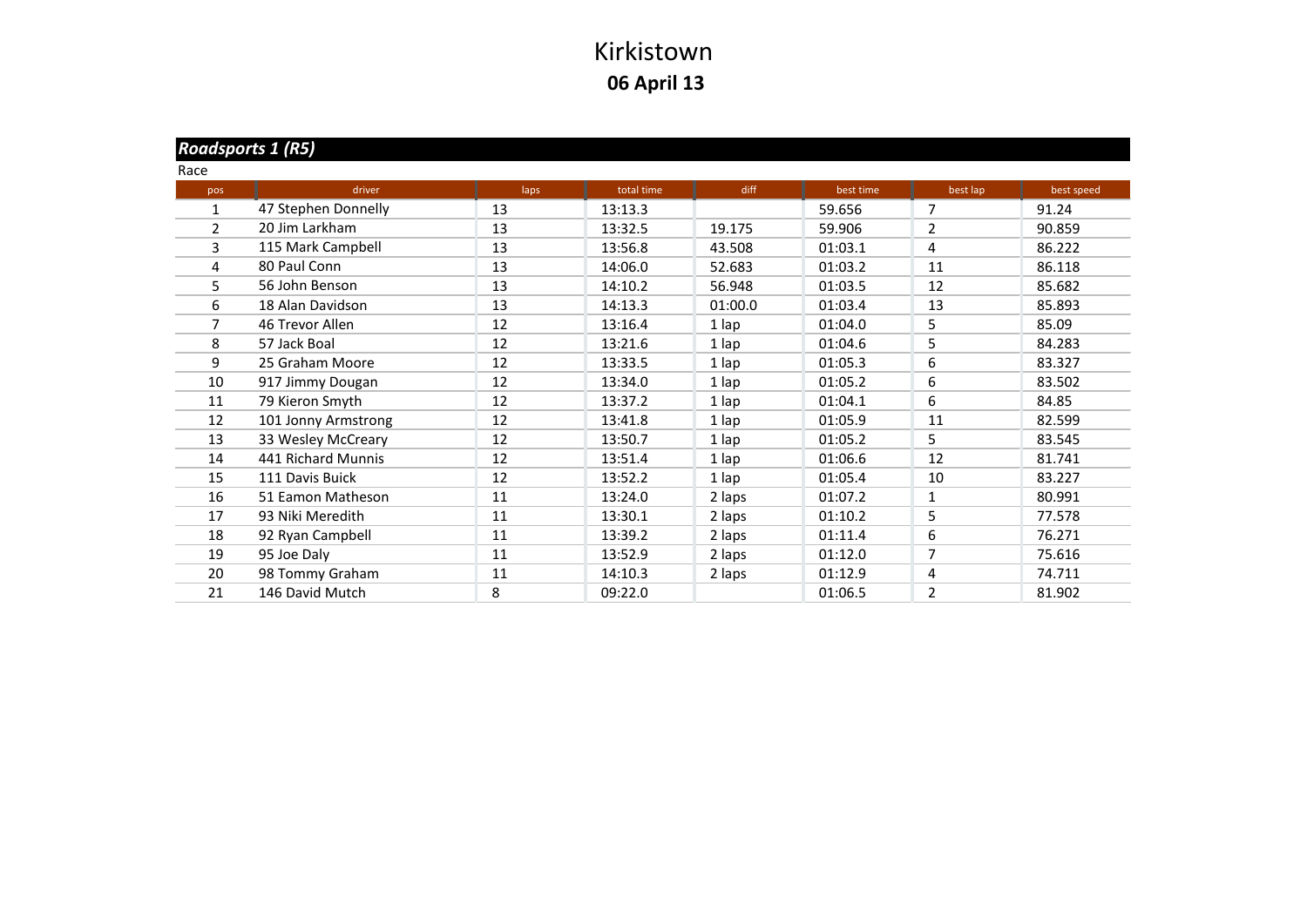| <b>F.Sheane (R6)</b> |                    |      |            |        |           |          |            |
|----------------------|--------------------|------|------------|--------|-----------|----------|------------|
| Race                 |                    |      |            |        |           |          |            |
| pos                  | driver             | laps | total time | diff   | best time | best lap | best speed |
|                      | 2 Kevin Sheane     | 9    | 09:19.0    |        | 01:01.3   | 5        | 88.855     |
| 2                    | 1 Brian Hearty     | 9    | 09:19.3    | 0.296  | 01:01.1   | 7        | 89.085     |
| 3                    | 15 Keith Hogg      | 9    | 09:24.3    | 5.213  | 01:01.5   | 7        | 88.435     |
| 4                    | 9 David Parks      | 9    | 09:30.2    | 11.153 | 01:01.9   | 8        | 87.941     |
| 5                    | 27 Barry Rabbitt   | 9    | 09:30.3    | 11.256 | 01:01.8   | 8        | 88.061     |
| 6                    | 7 Gary Corcoran    | 9    | 09:33.1    | 14.066 | 01:02.2   | 5        | 87.456     |
| 7                    | 19 Eoin Crowley    | 9    | 09:34.6    | 15.593 | 01:02.5   | 9        | 87.111     |
| 8                    | 6 John Linnane     | 9    | 09:40.5    | 21.452 | 01:03.2   | 5        | 86.092     |
| 9                    | 5 Tiim Swail       | 9    | 09:43.1    | 24.085 | 01:02.9   | 8        | 86.543     |
| 10                   | 8 Aidan Byrne      | 9    | 09:44.7    | 25.653 | 01:03.2   | 9        | 86.171     |
| 11                   | 19 Daniel Clarkin  | 9    | 09:53.2    | 34.154 | 01:03.8   | 9        | 85.375     |
| 12                   | 48 Jennifer Mullan | 6    | 09:54.0    | 3 laps | 01:07.7   | 5        | 80.406     |
| 13                   | 3 Robbie Allen     | 9    | 09:19.7    |        | 01:01.3   | 8        | 88.76      |
| 14                   | 14 Anton Savage    | 9    | 09:20.5    |        | 01:01.3   | 3        | 88.855     |
| 15                   | 111 Mick Sammon    |      | 01:12.8    |        | 01:09.5   |          | 78.357     |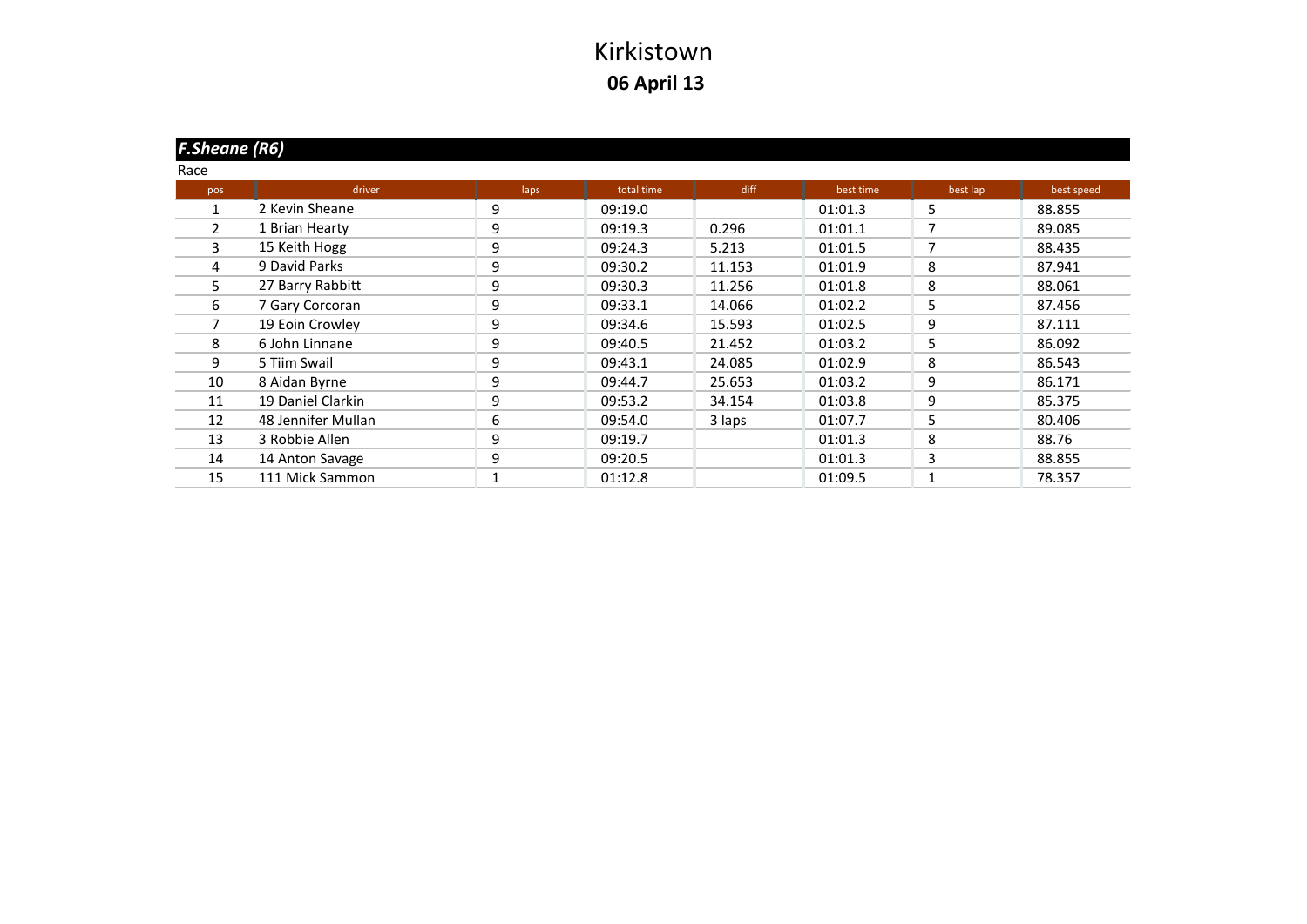|      | Ginetta Jnr 1 (R7) |      |            |         |           |          |            |  |  |  |  |
|------|--------------------|------|------------|---------|-----------|----------|------------|--|--|--|--|
| Race |                    |      |            |         |           |          |            |  |  |  |  |
| pos  | driver             | laps | total time | diff    | best time | best lap | best speed |  |  |  |  |
|      | 3 Dylan Curley     |      | 11:14.6    |         | 01:13.2   |          | 74.348     |  |  |  |  |
|      | 22 Sophie Byrne    |      | 11:17.7    | 3.052   | 01:13.7   |          | 73.821     |  |  |  |  |
|      | 60 Jack Finlay     |      | 11:20.8    | 6.162   | 01:13.6   |          | 73.914     |  |  |  |  |
|      | 11 Luke Hourihan   | Ω    | 11:32.8    | 18.169  | 01:15.6   |          | 71.956     |  |  |  |  |
|      | 4 Eorann O'Neill   |      | 11:41.1    | 26.489  | 01:16.0   |          | 71.578     |  |  |  |  |
|      | 9 Charlie Linnane  | ۵    | 12:25.7    | 01:11.1 | 01:18.9   |          | 68.984     |  |  |  |  |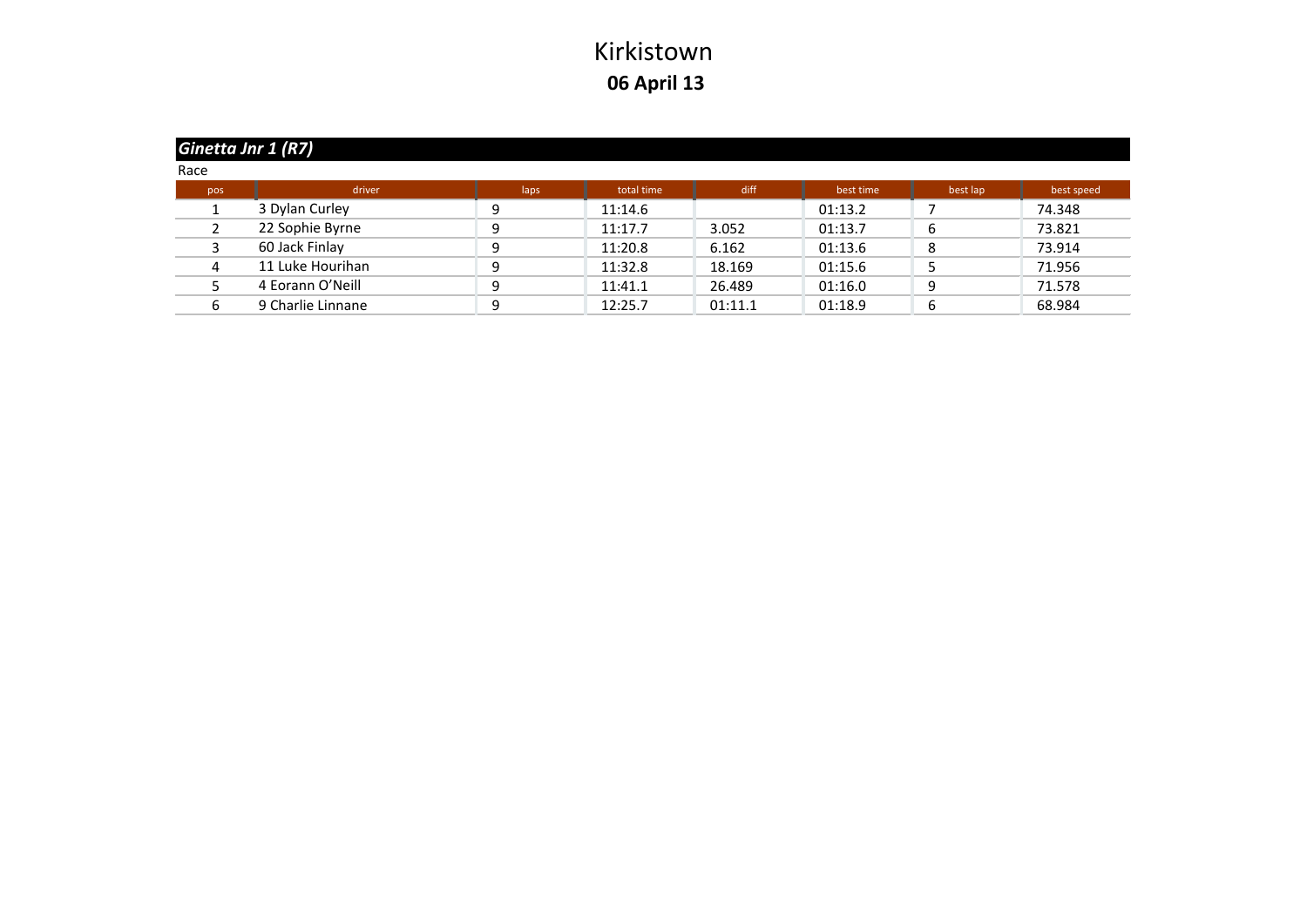| F.Vee A (R8) |                    |      |            |         |           |                |            |
|--------------|--------------------|------|------------|---------|-----------|----------------|------------|
| Race         |                    |      |            |         |           |                |            |
| pos          | driver             | laps | total time | diff    | best time | best lap       | best speed |
| 1            | 2 Ray Moore        | 12   | 13:15.5    |         | 01:05.2   | 7              | 83.538     |
| 2            | 6 Dan Polley       | 12   | 13:18.0    | 2.496   | 01:05.3   | 6              | 83.313     |
| 3            | 58 Adam Macauley   | 12   | 13:18.1    | 2.553   | 01:05.6   | $\overline{7}$ | 83.025     |
| 4            | 77 Kevin Grogan    | 12   | 13:24.7    | 9.164   | 01:06.0   | 2              | 82.492     |
| 5            | 33 John Downey     | 12   | 13:32.0    | 16.448  | 01:06.1   | 11             | 82.32      |
| 6            | 14 Morgan McCourt  | 12   | 13:34.7    | 19.221  | 01:06.5   | 8              | 81.83      |
| 7            | 11 Damian Murphy   | 12   | 14:03.2    | 47.732  | 01:08.7   | 7              | 79.247     |
| 8            | 57 Ger Byrne       | 12   | 14:05.4    | 49.848  | 01:08.9   | 6              | 78.946     |
| 9            | 21 Justin Costello | 12   | 14:21.1    | 01:05.6 | 01:08.5   | 8              | 79.422     |
| 10           | 97 Jack Byrne      | 12   | 14:21.9    | 01:06.4 | 01:09.5   | 10             | 78.371     |
| 11           | 22 Gary Owens      | 11   | 13:59.2    | 1 lap   | 01:13.4   | 2              | 74.177     |
| 12           | 15 Brendan O'Brien | 11   | 14:00.8    | 1 lap   | 01:11.3   | $\overline{7}$ | 76.295     |
| 13           | 32 Sean Newsome    | 11   | 12:24.1    |         | 01:06.3   | 11             | 82.107     |
| 14           | 10 Colm Blackburn  | 11   | 12:25.5    |         | 01:06.2   | 10             | 82.186     |
| 15           | 86 Lorcan O'Keefe  | 7    | 08:56.6    |         | 01:14.4   | 3              | 73.133     |
| 16           | 23 Stephen Morrin  | 5    | 05:49.6    |         | 01:06.8   | 3              | 81.434     |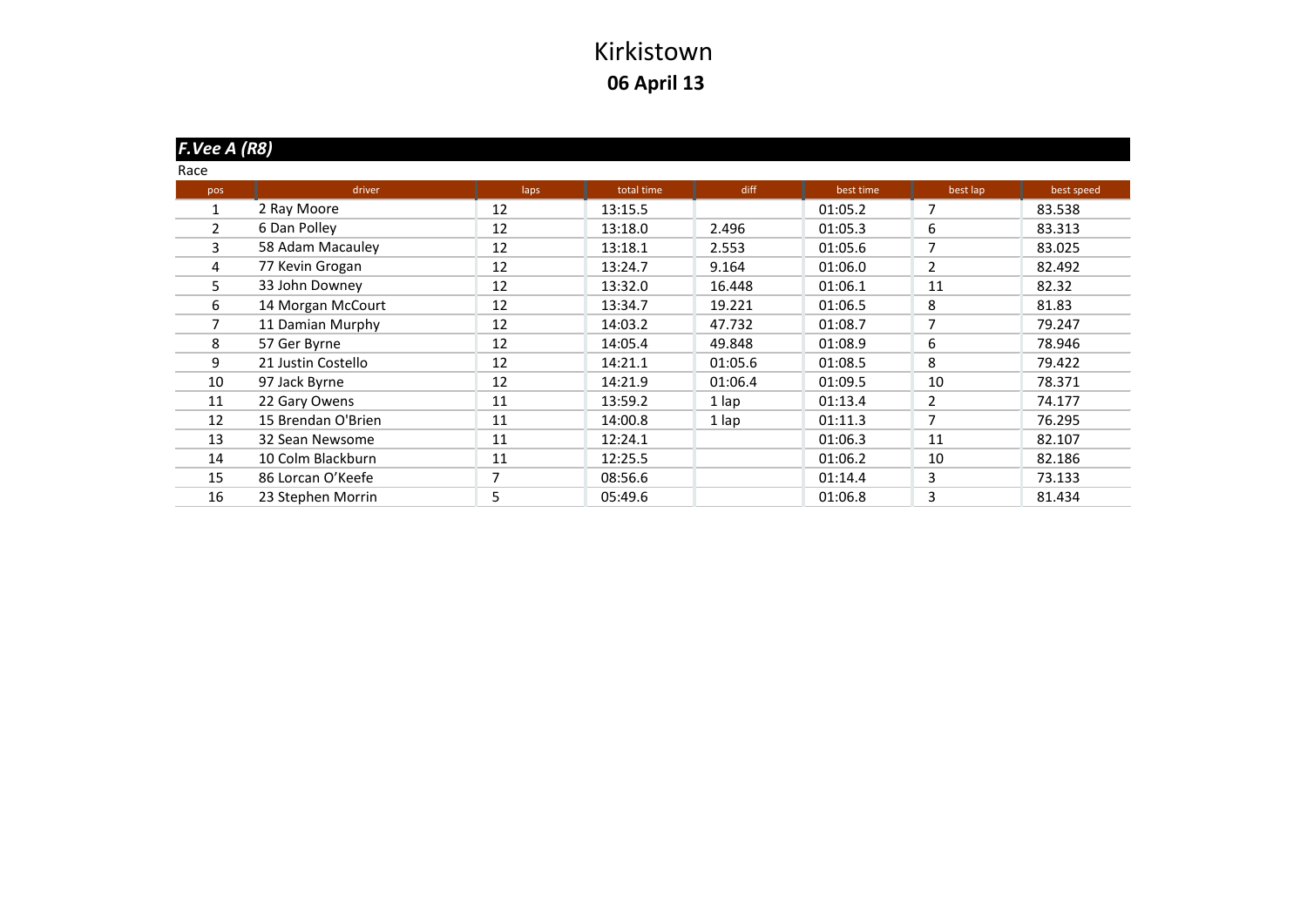| Fiesta (R9) |                     |      |            |        |           |          |            |
|-------------|---------------------|------|------------|--------|-----------|----------|------------|
| Race        |                     |      |            |        |           |          |            |
| pos         | driver              | laps | total time | diff   | best time | best lap | best speed |
|             | 61 James Turkington | 10   | 13:18.2    |        | 01:17.9   |          | 69.854     |
|             | 99 Ryan Campbell    | 10   | 13:18.3    | 0.086  | 01:17.9   |          | 69.838     |
|             | 91 Jamesy Hagan     | 10   | 13:20.9    | 2.693  | 01:18.1   | 9        | 69.709     |
| 4           | 101 Andrew Blair    | 10   | 13:20.9    | 2.714  | 01:18.7   | 10       | 69.19      |
| 5.          | 6 Roy Smyth         | 10   | 13:34.1    | 15.925 | 01:19.5   | 6        | 68.454     |
| 6           | 30 James Hanna      | 10   | 13:34.4    | 16.169 | 01:19.7   | 8        | 68.278     |
|             | 11 Chris Bagnall    | 10   | 13:35.1    | 16.912 | 01:19.9   | 8        | 68.123     |
| 8           | 7 Norman Black      | 10   | 13:47.8    | 29.611 | 01:21.0   |          | 67.158     |
| 9           | 18 Conor Mulholland | 10   | 13:55.7    | 37.498 | 01:21.6   |          | 66.74      |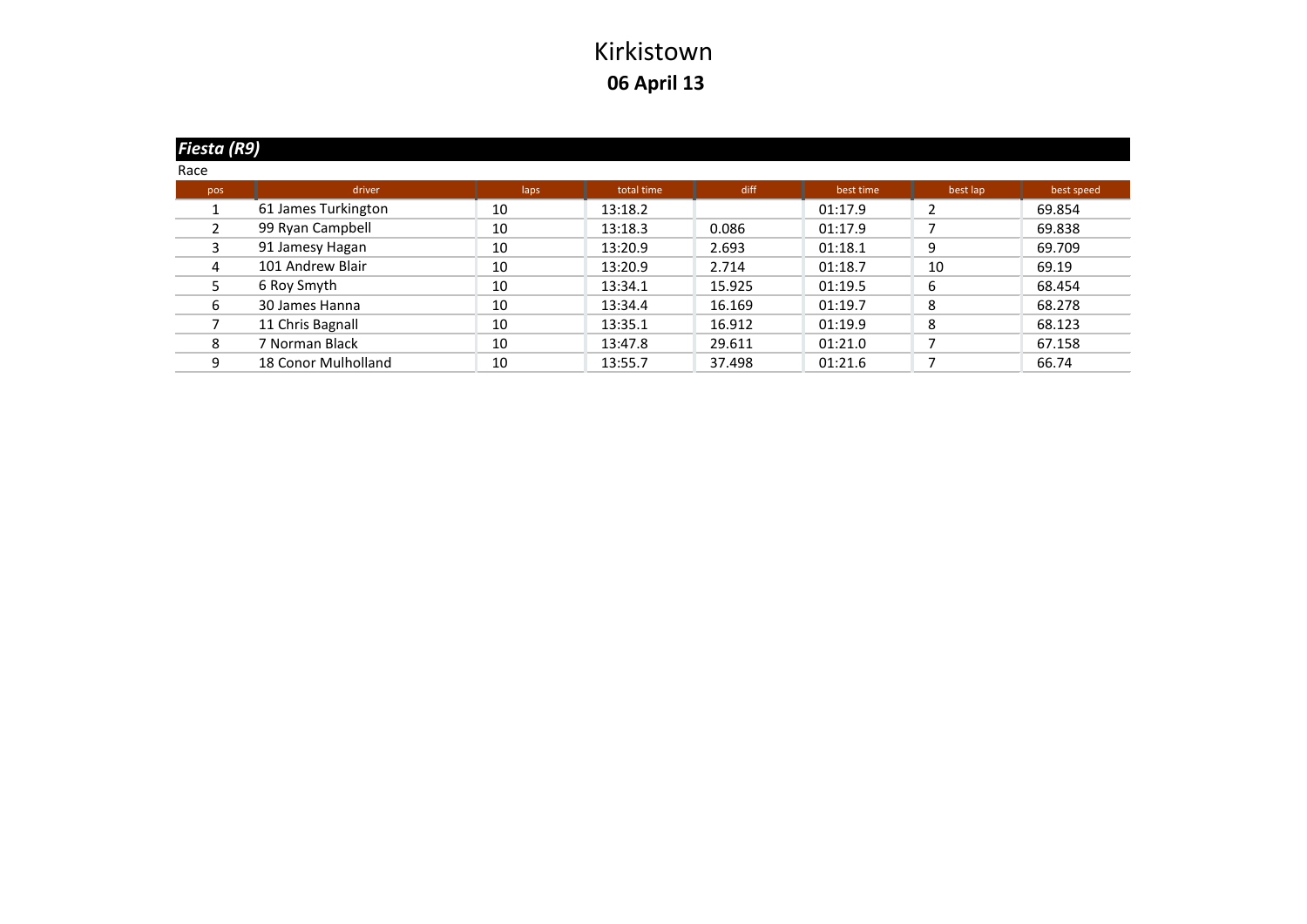# *Saloon/GT 2 (R10)*

| Race |                     |      |            |         |           |                          |            |
|------|---------------------|------|------------|---------|-----------|--------------------------|------------|
| pos  | driver              | laps | total time | diff    | best time | best lap                 | best speed |
|      | 7 David Beatty      | 10   | 10:40.5    |         | 01:01.8   | 4                        | 88.089     |
| 2    | 25 Stephen Traub    | 10   | 10:53.0    | 12.543  | 01:03.8   | 6                        | 85.286     |
| 3    | 29 Gerard McVeigh   | 10   | 10:59.7    | 19.206  | 01:04.0   | 6                        | 84.995     |
| 4    | 9 Martin Currie     | 10   | 11:19.7    | 39.188  | 01:06.5   | $\overline{\phantom{a}}$ | 81.905     |
| 5.   | 77 Robert Patton    | 10   | 11:20.2    | 39.668  | 01:06.2   | 4                        | 82.189     |
| 6    | 63 Philip Shields   | 10   | 11:20.9    | 40.403  | 01:06.3   | 3                        | 82.05      |
|      | 159 Richard Ryan    | 10   | 11:42.1    | 01:01.5 | 01:07.8   | 10                       | 80.239     |
| 8    | 95 Aiden Vance      | 9    | 10:42.1    | 1 lap   | 01:09.2   | 6                        | 78.61      |
| 9    | 66 Andrew Armstrong | 9    | 10:42.2    | 1 lap   | 01:09.8   | 9                        | 77.953     |
| 10   | 4 Gary Miller       | 9    | 11:19.2    | 1 lap   | 01:12.4   | 8                        | 75.172     |
| 11   | 1 Gary Cunningham   | 9    | 11:19.5    | 1 lap   | 01:13.7   | $\overline{2}$           | 73.897     |
| 12   | 2 Mervyn Miller     | 9    | 11:24.4    | 1 lap   | 01:13.8   | 8                        | 73.735     |
| 13   | 82 Tony Traub       |      | 08:52.1    |         | 01:08.6   | 4                        | 79.308     |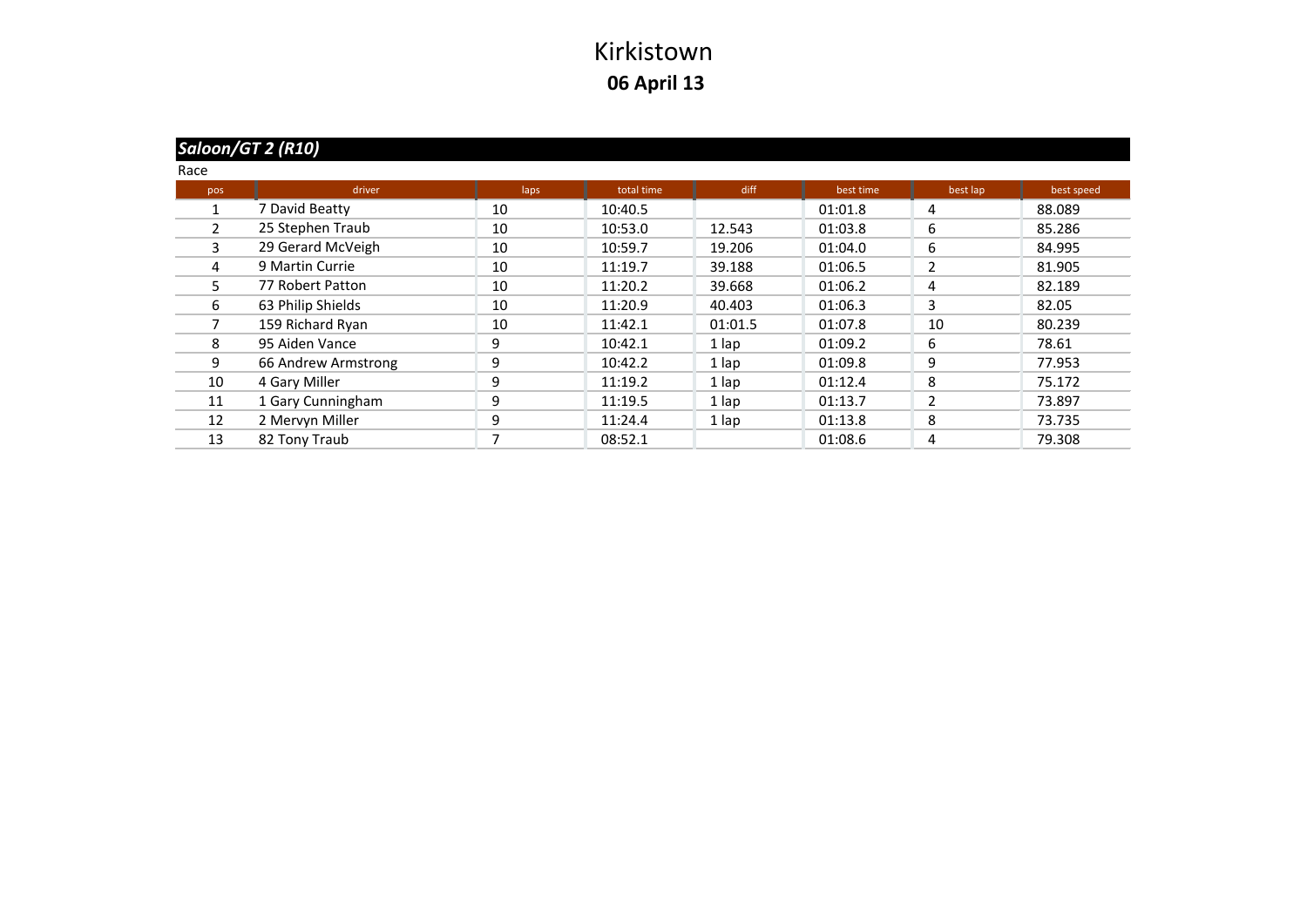#### *Roadsports 2 (R12)*

| Race |                     |      |            |        |           |                |            |
|------|---------------------|------|------------|--------|-----------|----------------|------------|
| pos  | driver              | laps | total time | diff   | best time | best lap       | best speed |
| 1    | 47 Stephen Donnelly | 11   | 11:07.4    |        | 59.115    | 3              | 92.075     |
| 2    | 20 Jim Larkham      | 11   | 11:21.2    | 13.764 | 59.543    | $\overline{2}$ | 91.413     |
| 3    | 115 Mark Campbell   | 11   | 11:41.3    | 33.916 | 01:02.1   | 4              | 87.678     |
| 4    | 51 Eamon Matheson   | 11   | 12:05.8    | 58.372 | 01:03.4   | $\overline{2}$ | 85.809     |
| 5    | 56 John Benson      | 11   | 12:05.9    | 58.532 | 01:04.4   | 4              | 84.495     |
| 6    | 18 Alan Davidson    | 10   | 11:01.4    | 1 lap  | 01:03.3   | 9              | 86.046     |
| 7    | 57 Jack Boal        | 10   | 11:06.0    | 1 lap  | 01:04.1   | 6              | 84.97      |
| 8    | 46 Trevor Allen     | 10   | 11:07.0    | 1 lap  | 01:04.1   | 6              | 84.871     |
| 9    | 33 Wesley McCreary  | 10   | 11:16.5    | 1 lap  | 01:04.7   | 9              | 84.165     |
| 10   | 111 Davis Buick     | 10   | 11:18.4    | 1 lap  | 01:04.8   | 10             | 84.008     |
| 11   | 25 Graham Moore     | 10   | 11:18.7    | 1 lap  | 01:04.7   | 6              | 84.108     |
| 12   | 917 Jimmy Dougan    | 10   | 11:18.9    | 1 lap  | 01:04.7   | 9              | 84.169     |
| 13   | 101 Jonny Armstrong | 10   | 11:19.3    | 1 lap  | 01:05.3   | 9              | 83.335     |
| 14   | 441 Richard Munnis  | 10   | 11:26.6    | 1 lap  | 01:06.0   | 4              | 82.453     |
| 15   | 146 David Mutch     | 10   | 11:45.7    | 1 lap  | 01:07.3   | 4              | 80.89      |
| 16   | 93 Niki Meredith    | 9    | 11:09.0    | 2 laps | 01:10.1   | 5              | 77.613     |
| 17   | 95 Joe Daly         | 9    | 11:17.3    | 2 laps | 01:10.6   | 6              | 77.053     |
| 18   | 92 Ryan Campbell    | 9    | 11:18.0    | 2 laps | 01:11.3   | 9              | 76.338     |
| 19   | 98 Tommy Graham     | 9    | 11:49.0    | 2 laps | 01:13.6   | 8              | 73.912     |